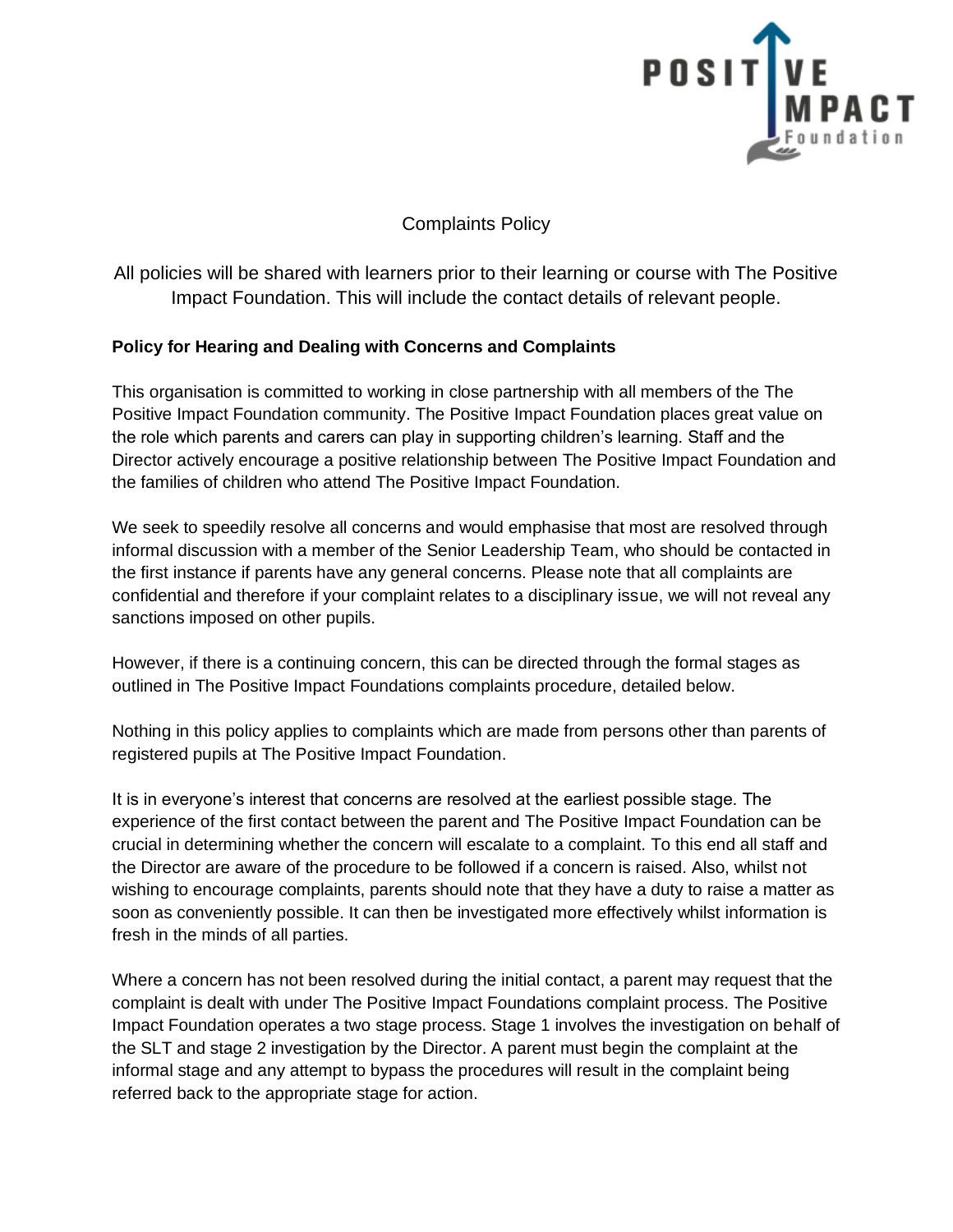

## **Procedure for dealing with complaints**

#### *Stage 1: Initial Complaint*

Where a concern has not been resolved directly, the parent may raise an informal complaint with The Positive Impact Foundation by contacting the Director. The complaint will be referred to the Director, who will refer it to an appropriate member of the middle leadership team to investigate.

Please note - learners can also complain directly to 1st4Sport in regards to The Positive Impact Foundation.

Where the complaint concerns the Director, Warwickshire County Council will undertake the role of the Director in arranging an appropriate investigation.

The parent will receive a verbal or written response to the concern or complaint raised from the member of staff involved within 15 school days. Where it is not possible to respond fully within that time period, the parent will be informed of the reasons why and a new deadline set for providing a full response.

#### **Please note**:

Any matter raised more than four months after the event being complained of will not be considered, except in exceptional circumstances.

Any anonymous complaints will not be investigated unless there are exceptional circumstances.

## *Stage 2: Investigation by The Director or SLT*

Where a complaint has not been resolved at stage 1, the parent may write to The Positive Impact Foundation requesting a further formal investigation. The parent must put their complaint in writing using Appendix A and send it to the Director marked "strictly private and confidential". The Director may refer it to another member of senior leadership team to investigate.

Where the complaint concerns the Director, Warwickshire County Council will undertake the role of the Director in arranging an appropriate investigation.

The parent will receive a verbal or written response to the concern or complaint raised from the member of staff involved within 15 school days. Where it is not possible to respond fully within that time period, the parent will be informed of the reasons why and a new deadline set for providing a full response.

#### **Vexatious Complaints**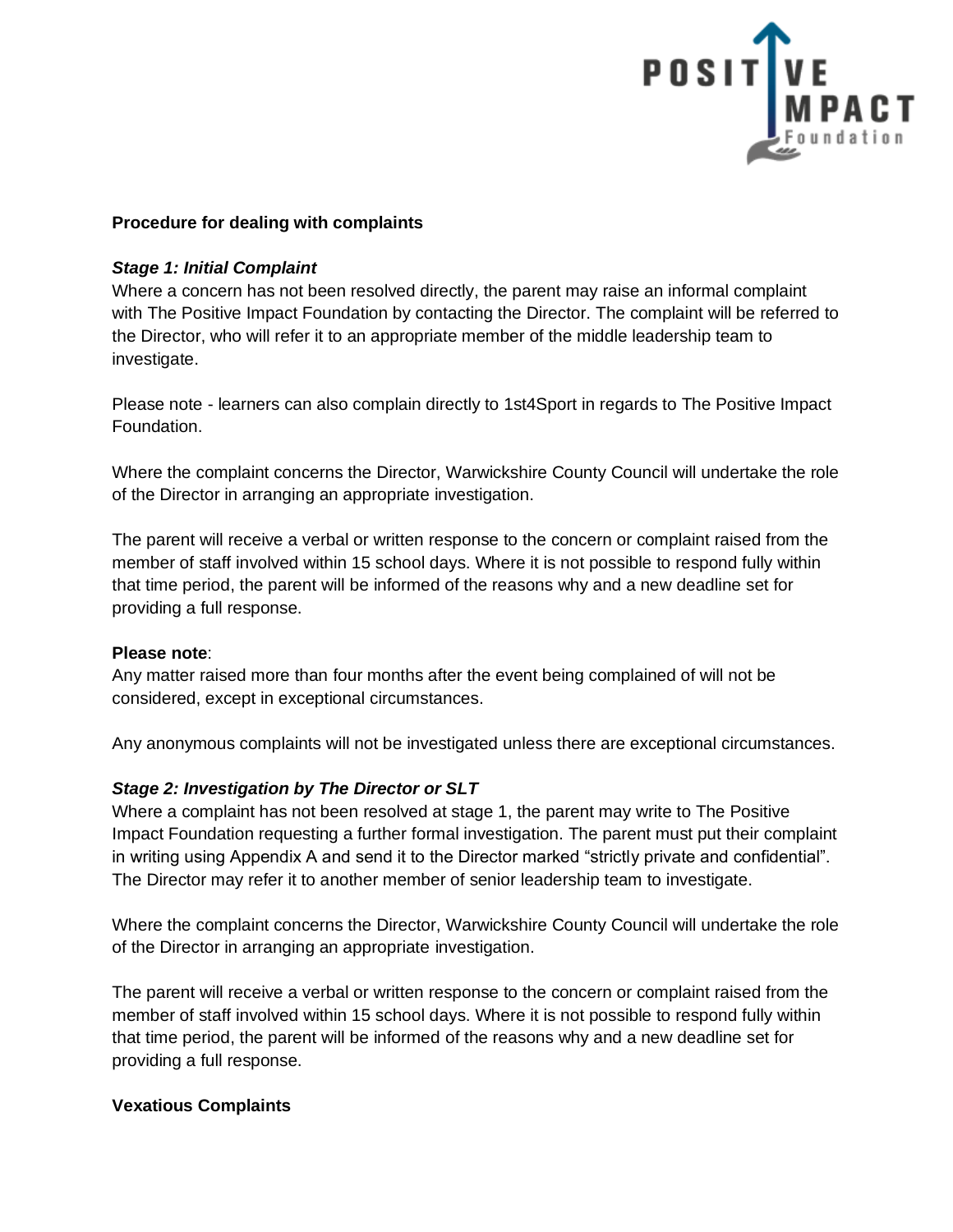

Very rarely, The Positive Impact Foundation may take a decision to close a complaint where the parent is still dissatisfied despite the significant level of scrutiny provided by these procedures. We will do all we can to assist in the resolution of a complaint but sometimes it is simply not possible to meet all of the parent's wishes and it may be a case of "agreeing to disagree". If a parent persists in making representations to The Positive Impact Foundation which are wholly or substantially similar to a complaint which has exhausted the internal procedures or where complaints or representations are made which are false or where the intention is to disrupt the smooth running The Positive Impact Foundation (in the reasonable opinion of The Positive Impact Foundation), then The Positive Impact Foundation reserves the right to take no further action in respect of that complaint.

## **General and Monitoring**

All complaints and correspondence/hearings under the complaints policy are treated as confidential and will only be disclosed when required to do so by law.

The Director will keep a record of complaints and review on an annual basis the operation of the complaints policy.

In the event of a complainant believing that The Positive Impact Foundation has failed to comply with its own complaints procedure or that The Positive Impact Foundations complaints procedure does not comply with statutory requirements, the complainant may complain to Warwickshire County Council.

Policy Document Complaints Policy Updated: J Armson/D Strong Date: February 2020 - to be reviewed February 2021.

Signed by Director

James Armson